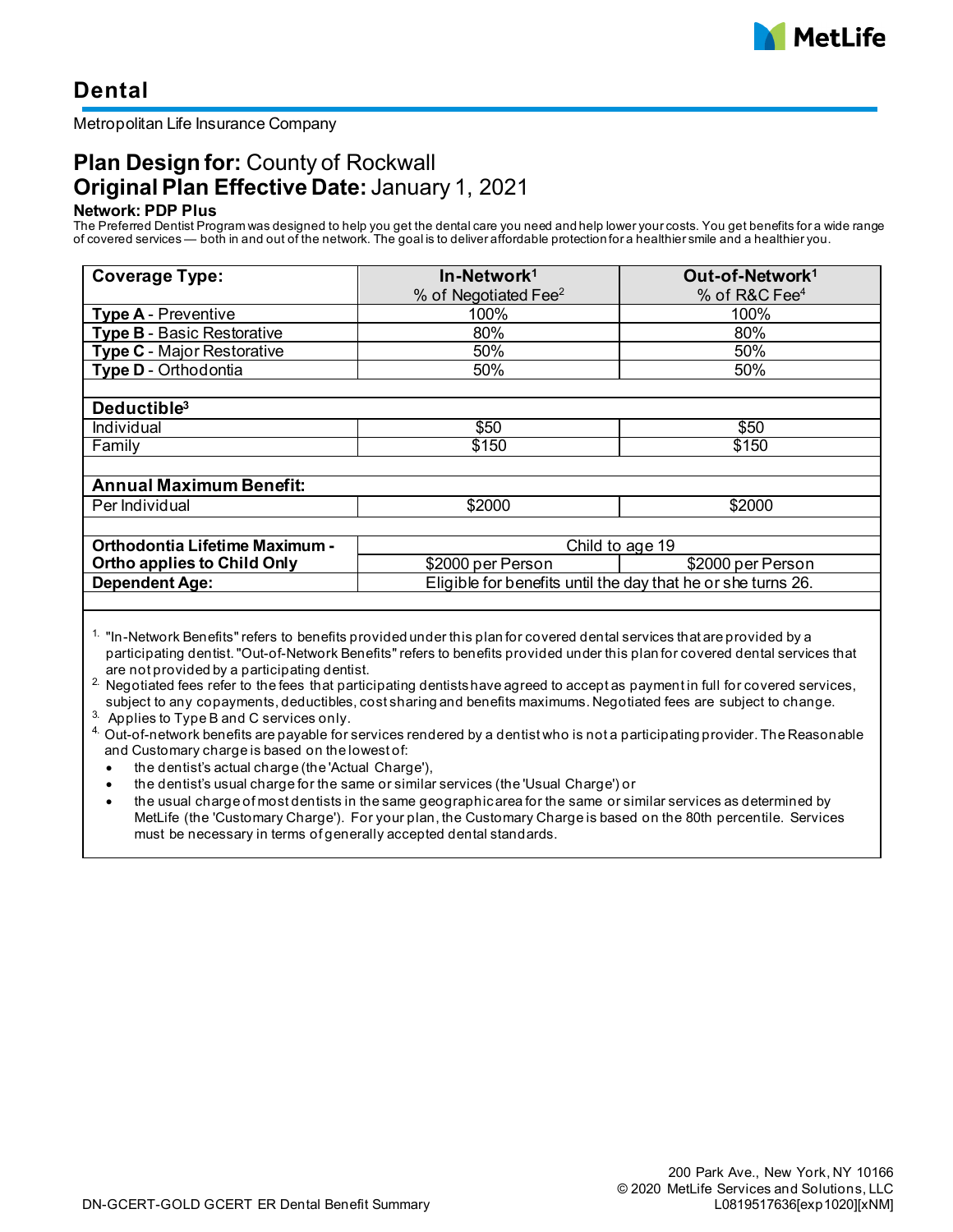#### **Understanding Your Dental Benefits Plan**

The Preferred Dentist Program is designed to provide the dental coverage you need with the features you want. Like the freedom to visit the dentist of your choice – in or out of the network. .

If you receive in-network services, you will be responsible for any applicable deductibles, cost sharing, negotiated charges after benefit maximums are met, and costs for non-covered services. If you receive out-of-network services, you will be responsible for any applicable deductibles, cost sharing, charges in excess of the benefit maximum, charges in excess of the negotiated fee schedule amount or R&C Fee, and charges for non-covered services.

- Plan benefits for in-network covered services are based on a percentage of the Negotiated fee – the Fee that participating dentists have agreed to accept as payment in full for covered services, subject to any deductibles, copayments, cost sharing and benefit maximums. Negotiated fees are subject to change.
- Plan benefits for out-of-network services are based on a percentage of the Reasonable and Customary (R&C) charge. If you choose a dentist who does not participate in the network, your out-of-pocket expenses may be greater.

**Once you're enrolled you may take advantage of online self-service capabilities with MyBenefits.**

- Check the status of your claims
- Locate a participating dentist
- Access MetLife's Oral Health Library
- Elect to view your Explanation of Benefits online

To register, just go to **www.metlife.com/mybenefits**  and follow the easy registration instructions.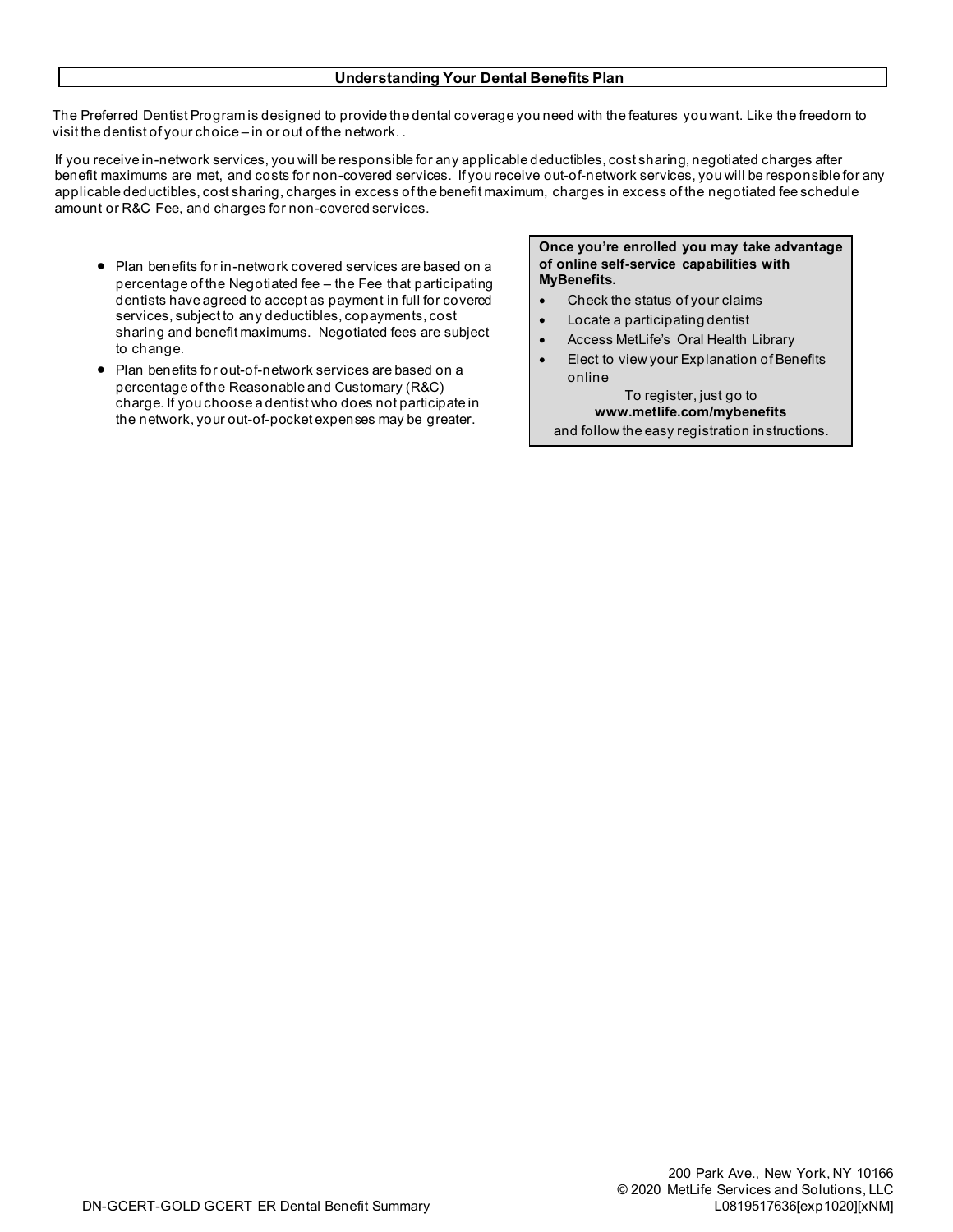### **Selected Covered Services and Frequency Limitations\***

| Type A - Preventive                   | How Many/How Often:                                 |
|---------------------------------------|-----------------------------------------------------|
| <b>Oral Examinations</b>              | $1$ in 6 months                                     |
| Bitewing X-rays (Adult/Child)         | 1 in 12 months                                      |
| Prophylaxis - Cleanings               | 1 in 6 months                                       |
| <b>Topical Fluoride Applications</b>  | 1 in 12 months - Children to age 14                 |
|                                       |                                                     |
| <b>Type B - Basic Restorative</b>     | <b>How Many/How Often:</b>                          |
| Full Mouth X-rays                     | 1 in 60 months                                      |
| <b>Sealants</b>                       | 1 in 60 months - Children to age 14                 |
| Space Maintainers                     | per lifetime per tooth area - Children up to age 14 |
| Amalgam and Composite Fillings        | 1 in 24 months.                                     |
| Periodontal Maintenance               | 2 in 1 year, includes 2 cleanings                   |
| <b>Emergency Palliative Treatment</b> |                                                     |
|                                       |                                                     |
|                                       |                                                     |
| <b>Type C - Major Restorative</b>     | How Many/How Often:                                 |
| Crowns/Inlays/Onlays                  | per tooth in 10 years                               |
| <b>Prefabricated Crowns</b>           | 1 per tooth in 10 years                             |
| Repairs                               | 1 in 12 months                                      |
| <b>Endodontics Root Canal</b>         | 1 per tooth per lifetime                            |
| Periodontal Surgery                   | 1 in 36 months per quadrant                         |
| Periodontal Scaling & Root Planing    | 1 in 24 months per quadrant                         |
| Oral Surgery (Simple Extractions)     |                                                     |
| Oral Surgery (Surgical Extractions)   |                                                     |
| Other Oral Surgery                    |                                                     |
| <b>Bridges</b>                        | 1 in 10 years                                       |
| Dentures                              | 1 in 10 years                                       |
| General Anesthesia                    |                                                     |
| Consultations                         | 1 in 12 months                                      |

#### **Type D – Orthodontia**

• Dependent children up to age 19. Age limitations may vary by state. Please see your Plan description for complete details. In the event of a conflict with this summary, the terms of the certificate will govern.

• All dental procedures performed in connection with orthodontic treatment are payable as Orthodontia.

• Benefits for the initial placement will not exceed 20% of the Lifetime Maximum Benefit Amount for Orthodontia. Periodic follow-up visits will be payable on a monthly basis during the scheduled course of the orthodontic treatment. Allowable expenses for the initial placement, periodic follow-up visits and procedures performed in connection with the orthodontic treatment, are all subject to the Orthodontia coinsurance level and Lifetime Maximum Benefit Amount as defined in the Plan Summary.

• Orthodontic benefits end at cancellation of coverage

**\*Alternate Benefits:** Where two or more professionally acceptable dental treatments for a dental condition exist, reimbursement is based on the least costly treatment alternative. If you and your dentist have agreed on a treatment that is more costly than the treatment upon which the plan benefit is based, you will be responsible for any additional payment responsibility. To avoid any misunderstandings, we suggest you discuss treatment options with your dentist before services are rendered, and obtain a pretreatment estimate of benefits prior to receiving certain high cost services such as crowns, bridges or dentures. You and your dentist will each receive an Explanation of Benefits (EOB) outlining the services provided, your plan's reimbursement for those services, and your out-of-pocket expense. Actual payments may vary from the pretreatment estimate depending upon annual maximums, plan frequency limits, deductibles and other limits applicable at time of payment.

The service categories and plan limitations shown above represent an overview of your Plan of Benefits. This document presents many services within each category, but is not a complete description of the Plan. Please see your Plan description/Insurance certificate for complete details. In the event of a conflict with this summary, the terms of your insurance certificate will govern.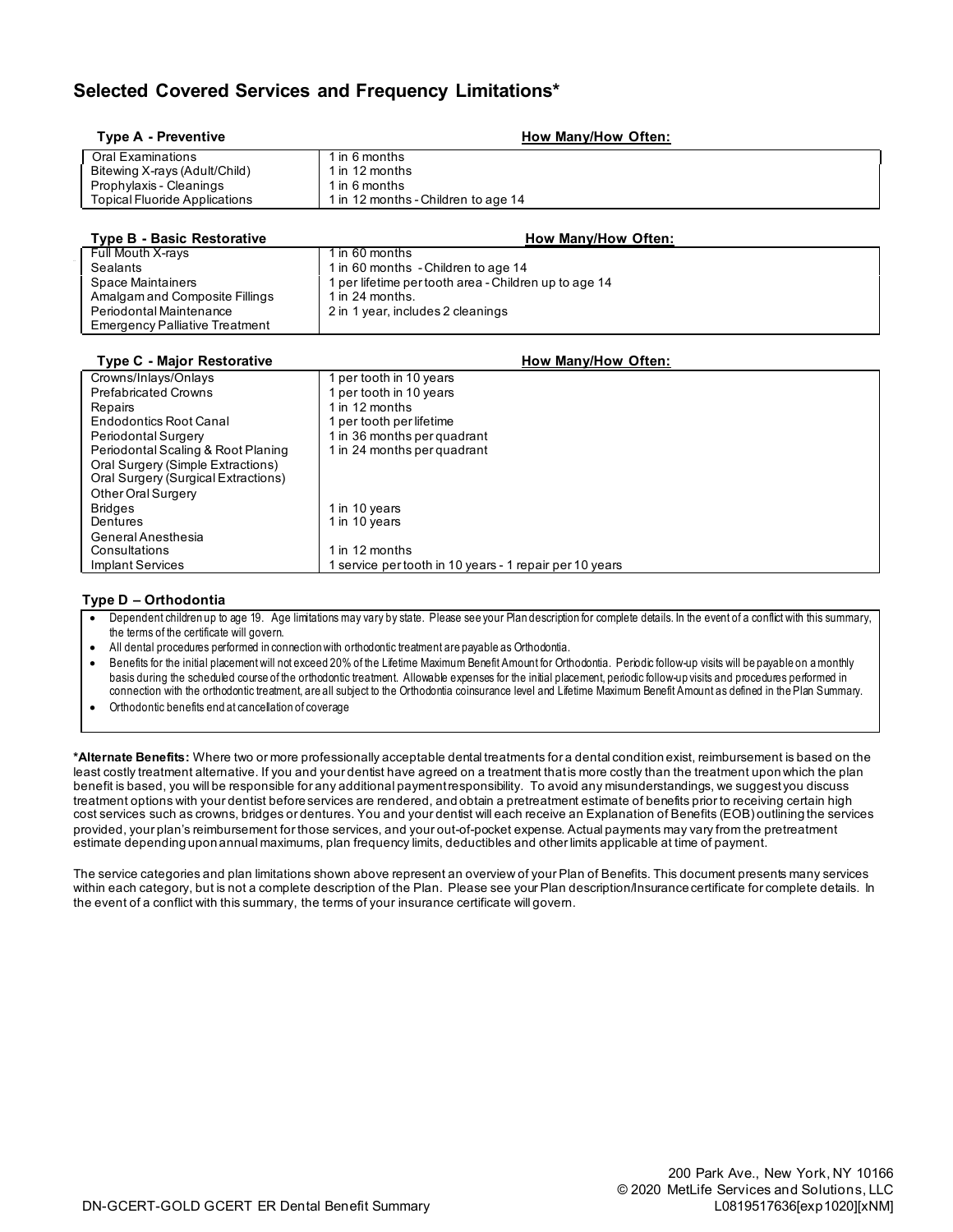## **We will not pay Dental Insurance benefits for charges incurred for:**

- 1. Services which are not Dentally Necessary, those which do not meet generally accepted standards of care for treating the particular dental condition, or which We deem experimental in nature;
- 2. Services for which You would not be required to pay in the absence of Dental Insurance;
- 3. Services or supplies received by You or Your Dependent before the Dental Insurance starts for that person;
- 4. Services which are primarily cosmetic (For residents of Texas, see notice page section in your certificate).
- 5. Services which are neither performed nor prescribed by a Dentist except for those services of a licensed dental hygienist which are supervised and billed by a Dentist and which are for:
	- scaling and polishing of teeth; or
	- fluoride treatments.

#### **For NY Sitused Groups, this exclusion does not apply.**

- 6. Services or appliances which restore or alter occlusion or vertical dimension.
- 7. Restoration of tooth structure damaged by attrition, abrasion or erosion.
- 8. Restorations or appliances used for the purpose of periodontal splinting.
- 9. Counseling or instruction about oral hygiene, plaque control, nutrition and tobacco.
- 10. Personal supplies or devices including, but not limited to: water piks, toothbrushes, or dental floss.
- 11. Decoration, personalization or inscription of any tooth, device, appliance, crown or other dental work.
- 12. Missed appointments.
- 13. Services
	- covered under any workers' compensation or occupational disease law;
	- covered under any employer liability law;
	- for which the employer of the person receiving such services is not required to pay; or
	- received at a facility maintained by the Employer, labor union, mutual benefit association, or VA hospital. **For North Carolina and Virginia Sitused Groups, this exclusion does not apply.**
- 14. Services paid under any worker's compensation, occupational disease or employer liability law as follows:
	- for persons who are covered in North Carolina for the treatment of an Occupational Injury or Sickness which are paid under the North Carolina Workers' Compensation Act only to the extent such services are the liability of the employee, employer or workers' compensation insurance carrier according to a final adjudication under the North Carolina Workers' Compensation Act or an order of the North Carolina Industrial Commission approving a settlement agreement under the North Carolina Workers' compensation Act;
	- or for persons who are not covered in North Carolina, services paid or payable under any workers compensation or occupational disease law.
	- **This exclusion only applies for North Carolina Sitused Groups.**
- 15. Services:
	- for which the employer of the person receiving such services is required to pay; or
	- received at a facility maintained by the Employer, labor union, mutual benefit association, or VA hospital. **This exclusion only applies for North Carolina Sitused Groups.**
- 16. Services covered under any workers' compensation, occupational disease or employer liability law for which the employee/or Dependent received benefits under that law.

#### **This exclusion only applies for Virginia Sitused Groups.**

- 17. Services:
	- for which the employer of the person receiving such services is not required to pay; or
	- received at a facility maintained by the policyholder, labor union, mutual benefit association, or VA hospital. **This exclusion only applies for Virginia Sitused Groups.**
- 18. Services covered under other coverage provided by the Employer.
- 19. Temporary or provisional restorations.
- 20. Temporary or provisional appliances.
- 21. Prescription drugs.
- 22. Services for which the submitted documentation indicates a poor prognosis.
- 23. The following when charged by the Dentist on a separate basis:
	- claim form completion;
	- infection control such as gloves, masks, and sterilization of supplies; or
	- local anesthesia, non-intravenous conscious sedation or analgesia such as nitrous oxide.
- 24. Dental services arising out of accidental injury to the teeth and supporting structures, except for injuries to the teeth due to chewing or biting of food.

#### **For NY Sitused Groups, this exclusion does not apply.**

- 25. Caries susceptibility tests.
- 26. Initial installation of a fixed and permanent Denture to replace one or more natural teeth which were missing before such person was insured for Dental Insurance, except for congenitally missing natural teeth.
- 27. Other fixed Denture prosthetic services not described elsewhere in this certificate.
- 28. Precision attachments, except when the precision attachment is related to implant prosthetics.
- 29. Initial installation or replacement of a full or removable Denture to replace one or more natural teeth which were missing before such person was insured for Dental Insurance, except for congenitally missing natural teeth.
- 30. Addition of teeth to a partial removable Denture to replace one or more natural teeth which were missing before such person was insured for Dental Insurance, except for congenitally missing natural teeth.
- 31. Adjustment of a Denture made within 6 months after installation by the same Dentist who installed it.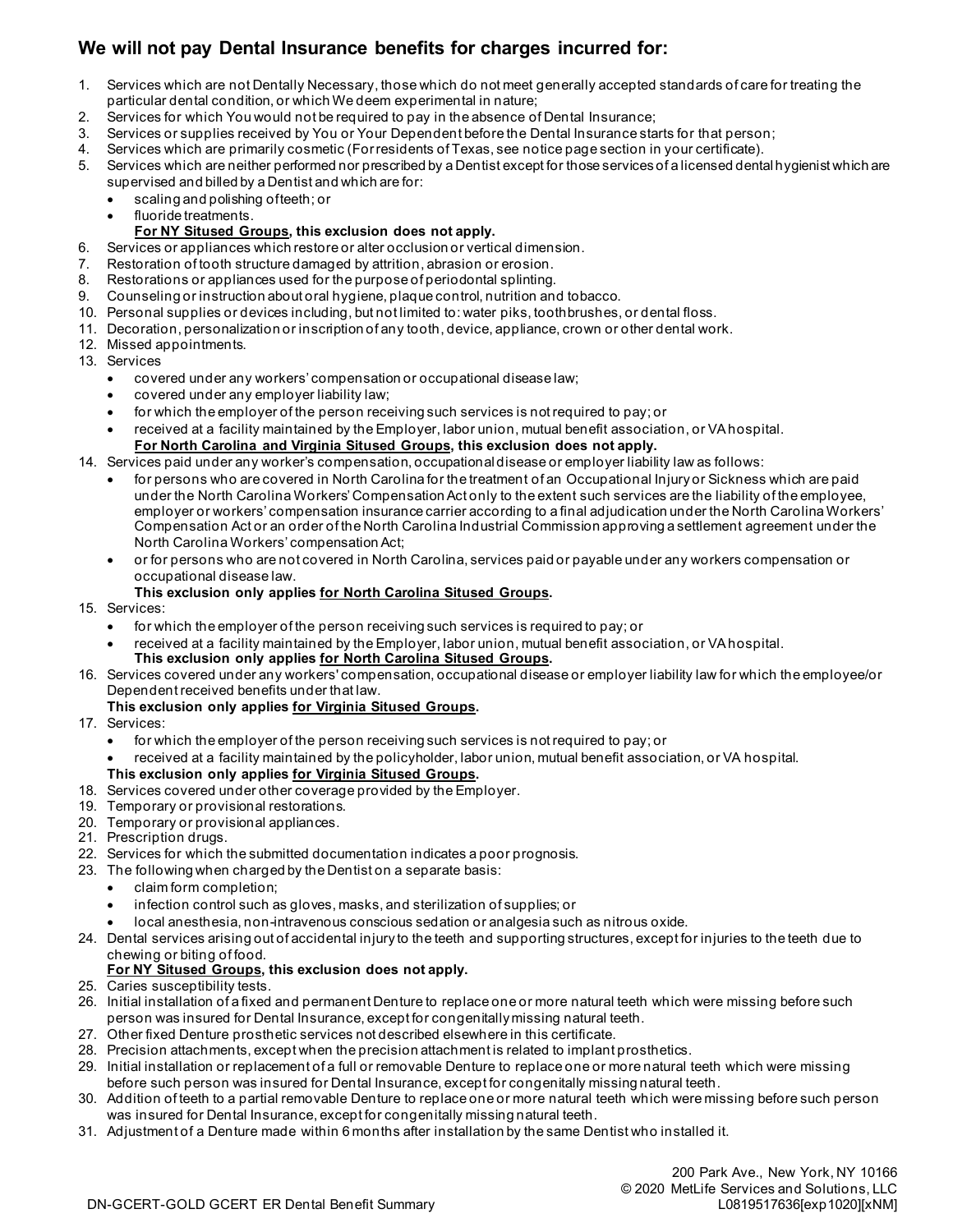- 32. Implants to replace one or more natural teeth which were missing before such person was insured for Dental Insurance, except for congenitally missing natural teeth.
- 33. Implants supported prosthetics to replace one or more natural teeth which were missing before such person was insured for Dental Insurance, except for congenitally missing natural teeth.
- 34. Fixed and removable appliances for correction of harmful habits.<sup>1</sup>
- 35. Appliances or treatment for bruxism (grinding teeth), including but not limited to occlusal guards and night guards.<sup>1</sup>
- 36. Diagnosis and treatment of temporomandibular joint (TMJ) disorders. This exclusion does not apply to residents of Minnesota.<sup>1</sup> 37. Repair or replacement of an orthodontic device.<sup>1</sup>
- 38. Duplicate prosthetic devices or appliances.
- 39. Replacement of a lost or stolen appliance, Cast Restoration, or Denture.
- 40. Intra and extraoral photographic images.
- 41. Services or supplies furnished as a result of a referral prohibited by Section 1-302 of the Maryland Health Occupations Article. A prohibited referral is one in which a Health Care Practitioner refers You to a Health Care Entity in which the Health Care Practitioner or Health Care Practitioner's immediate family or both own a Beneficial Interest or have a Compensation Agreement. For the purposes of this exclusion, the terms "Referral", "Health Care Practitioner" , "Health Care Entity", "Beneficial Interest" and Compensation Agreement have the same meaning as provided in Section 1-301 of the Maryland Health Occupations Article.

#### **This exclusion only applies for Maryland Sitused Groups**

<sup>1</sup>Some of these exclusions may not apply. Please see your Certificate of Insurance.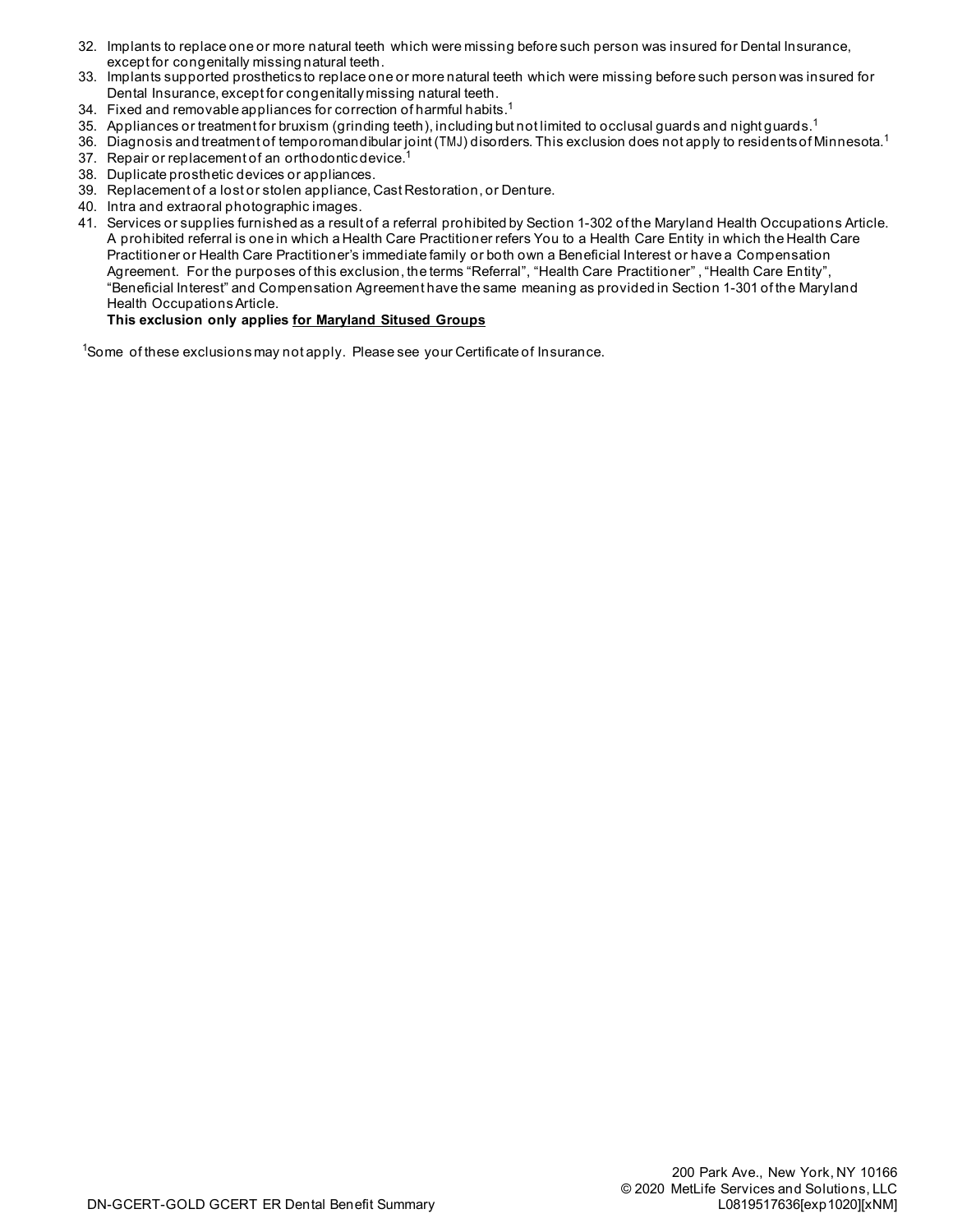### **Common Questions … Important Answers**

#### **Who is a participating dentist?**

A participating, or network, dentist is a general dentist or specialist who has agreed to accept negotiated fees as payment in full for covered services provided to plan members, subject to any deductibles, copayments, cost sharing and benefit maximums. Negotiated fees typically range from 30-45% below the average fees charged in a dentist's community for the same or substantially similar services.\*

In addition to the standard MetLife network, your employer may provide you with access to a select network of dental providers that may be unique to your employer's dental program. When visiting these providers, you may receive a better benefit, have lower out-of-pocket costs and/or have access to care at facilities at your worksite. Please sign into MyBenefits for more details.

\* Based on internal analysis by MetLife. Negotiated fees refer to the fees that participating dentists have agreed to accept as payment in full for covered services, subject to any copayments,<br>deductibles, cost sharing and the plan, how often members visit a dentist and the cost of services rendered. Negotiated fees are subject to change.

#### **How do I find a participating dentist?**

There are thousands of general dentists and specialists to choose from nationwide --so you are sure to find one that meets your needs. You can receive a list of these participating dentists online at www.metlife.com/dental or call 1-800-275-4638 to have a list faxed or mailed to you.

#### **What services are covered by my plan?**

Please see your Certificate of Insurance for a list of covered services.

#### **May I choose a non-participating dentist?**

Yes. You are always free to select the dentist of your choice. However, if you choose a non-participating (out-of-network) dentist, your out-of-pocket costs may be greater than your out-of-pocket costs when visiting an in-network dentist.

#### **Can my dentist apply for participation in the network?**

Yes. If your current dentist does not participate in the network and you would like to encourage him or her to apply, ask your dentist to visit www.metdental.com, or call 1-866-PDP-NTWK for an application.\* The website and phone number are for use by dental professionals only.

\* Due to contractual requirements, MetLife is prevented from soliciting certain providers.

#### **How are claims processed?**

Dentists may submit your claims for you which means you have little or no paperwork. You can track your claims online and even receive email alerts when a claim has been processed. If you need a claim form, visit www.metlife.com/dental or request one by calling 1-800-275-4638.

#### **Can I get an estimate of what my out-of-pocket expenses will be before receiving a service?**

Yes. You can ask for a pretreatment estimate. Your general dentist or specialist usually sends MetLife a plan for your care and requests an estimate of benefits. The estimate helps you prepare for the cost of dental services. We recommend that you request a pre-treatment estimate for services in excess of \$300. Simply have your dentist submit a request online at www.metdental.com or call 1-877-MET-DDS9. You and your dentist will receive a benefit estimate for most procedures while you are still in the office. Actual payments may vary depending upon plan maximums, deductibles, frequency limits and other conditions at time of payment.

#### **Can MetLife help me find a dentist outside of the U.S. if I am traveling?**

Yes. Through international dental travel assistance services\* you can obtain a referral to a local dentist by calling +1-312-356-5970 (collect) when outside the U.S. to receive immediate care until you can see your dentist. Coverage will be considered under your out-of-network benefits.\*\* Please remember to hold on to all receipts to submit a dental claim.

\*International Dental Travel Assistance services are administered by AXA Assistance (USA, Inc. (AXA Assistance). AXA Assistance provides dental referral services only. AXA Assistance is not<br>affiliated with MetLife and any \*\* Refer to your Certificate of Insurance for your out-of-network dental coverage.

#### **How does MetLife coordinate benefits with other insurance plans?**

Coordination of benefits provisions in dental benefits plans are a set of rules that are followed when a patient is covered by more than one dental benefits plan. These rules determine the order in which the plans will pay benefits. If the MetLife dental benefit plan is primary, MetLife will pay the full amount of benefits that would normally be available under the plan. If the MetLife dental benefit plan is secondary, most coordination of benefits provisions require MetLife to determine benefits after benefits have been determined under the primary plan. The amount of benefits payable by MetLife may be reduced due to the benefits paid under the primary plan.

#### **Do I need an ID card?**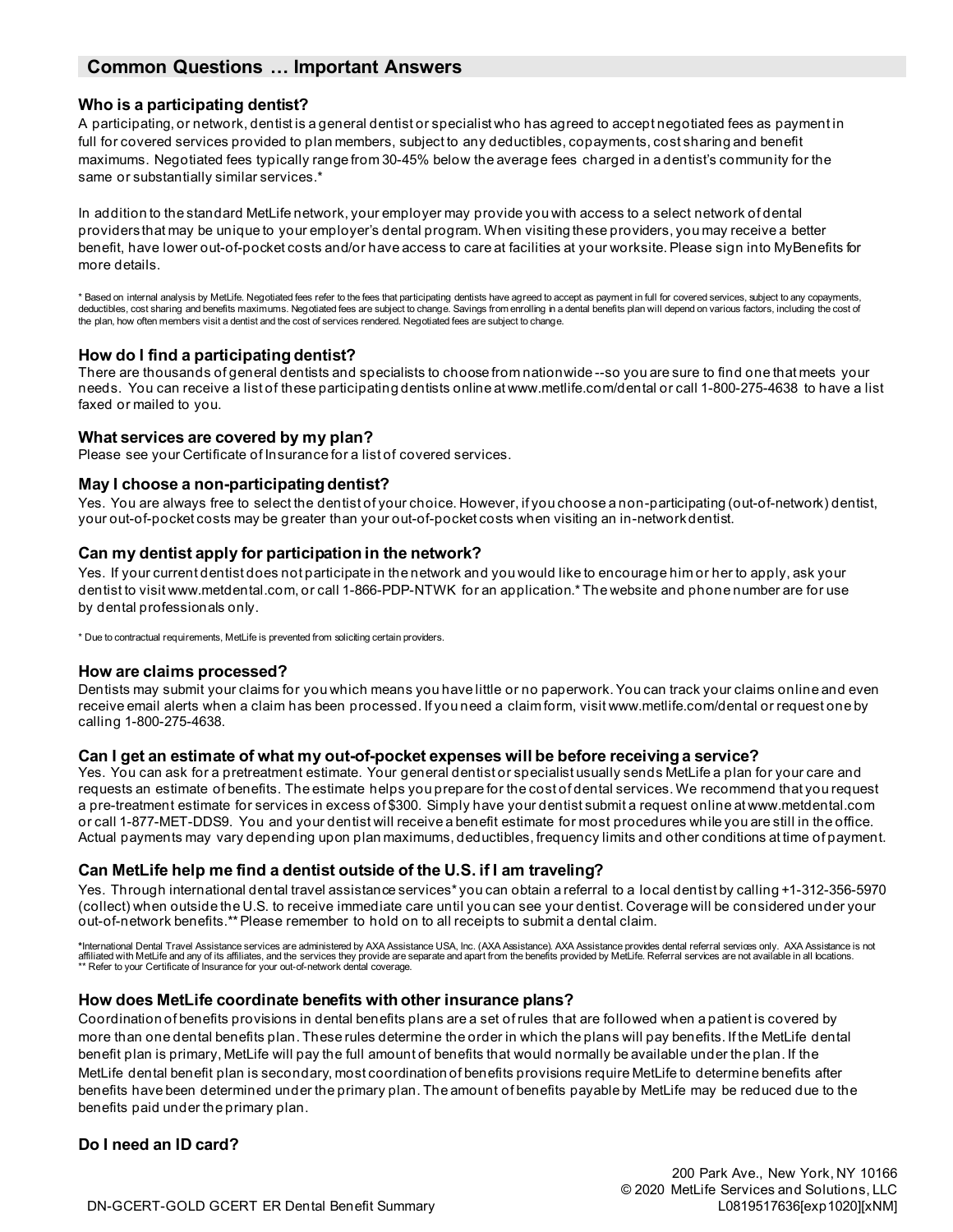No, You do not need to present an ID card to confirm that you are eligible. You should notify your dentist that you are enrolled in a MetLife Dental Plan. Your dentist can easily verify information about your coverage through a toll-free automated Computer Voice Response system.

### **Do my dependents have to visit the same dentist that I select?**

No. You and your dependents each have the freedom to choose any dentist.